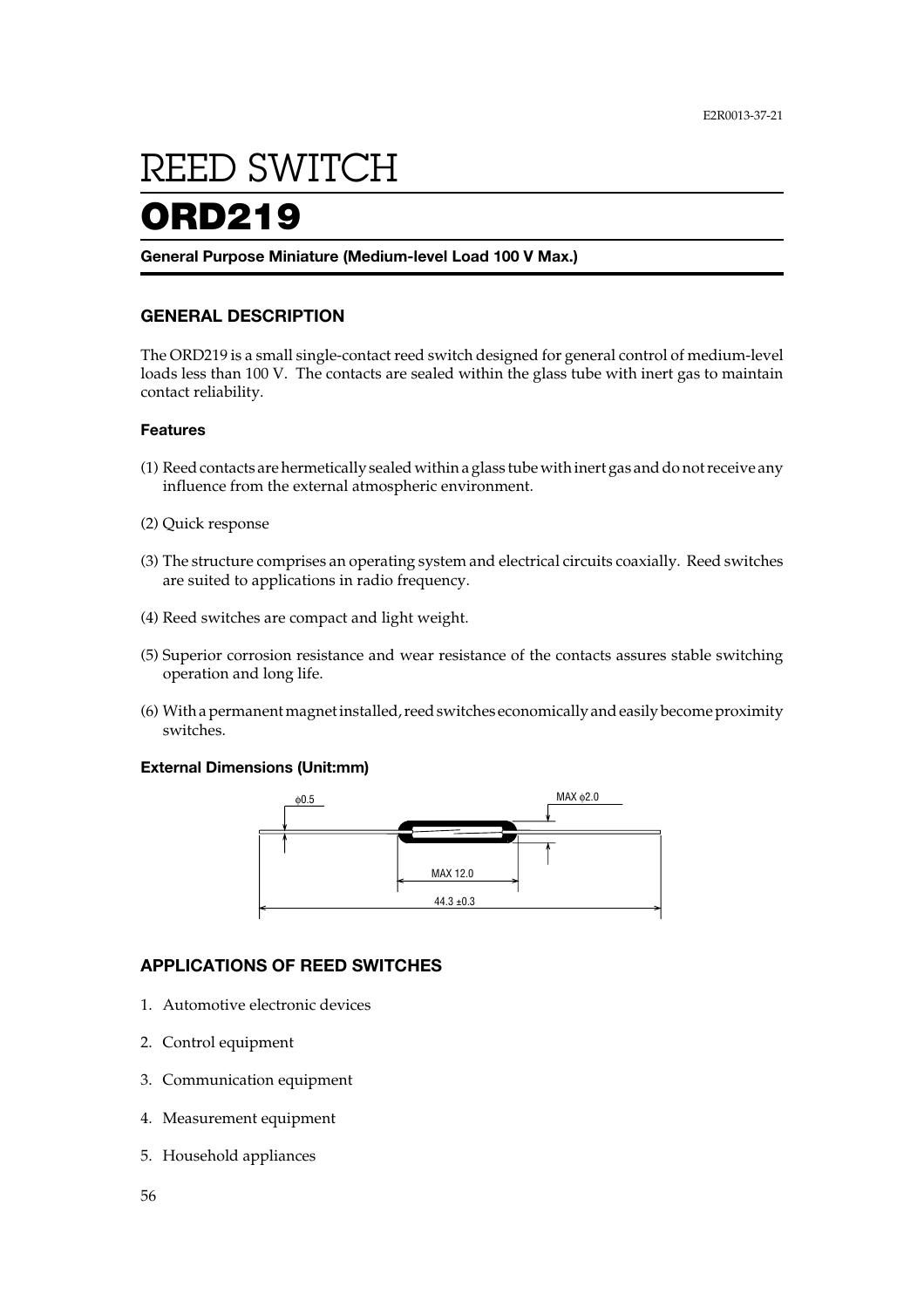| <b>Parameter</b>                 | Symbol         | <b>Condition</b> | <b>Rated Value</b> |      |                 | Unit       |
|----------------------------------|----------------|------------------|--------------------|------|-----------------|------------|
|                                  |                |                  | Min.               | Typ. | Max.            |            |
| Pull-in Value                    | PI             |                  | 10                 |      | 30              | AT         |
| Drop-out Value                   | D <sub>0</sub> |                  | 5                  |      |                 | AT         |
| <b>Contact Resistance</b>        | СR             |                  |                    |      | 100             | $m\Omega$  |
| Breakdown Voltage                |                |                  | 200                |      |                 | <b>VDC</b> |
| <b>Insulation Resistance</b>     |                |                  | $10^{9}$           |      |                 | Ω          |
| Electrostatic Capacitance        |                |                  |                    |      | 0.3             | рF         |
| <b>Contact Rating</b>            |                |                  |                    |      | 10              | VA         |
| Maximum Switching Voltage        |                |                  |                    |      | $100_{AC}^{DC}$ | V          |
| <b>Maximum Switching Current</b> |                |                  |                    |      | 0.5             | A          |
| <b>Maximum Carry Current</b>     |                |                  |                    |      | 1.0             | A          |

#### **ELECTRICAL CHARACTERISTICS**

(1) Drop-out vs. Pull-in (2) Contact resistance



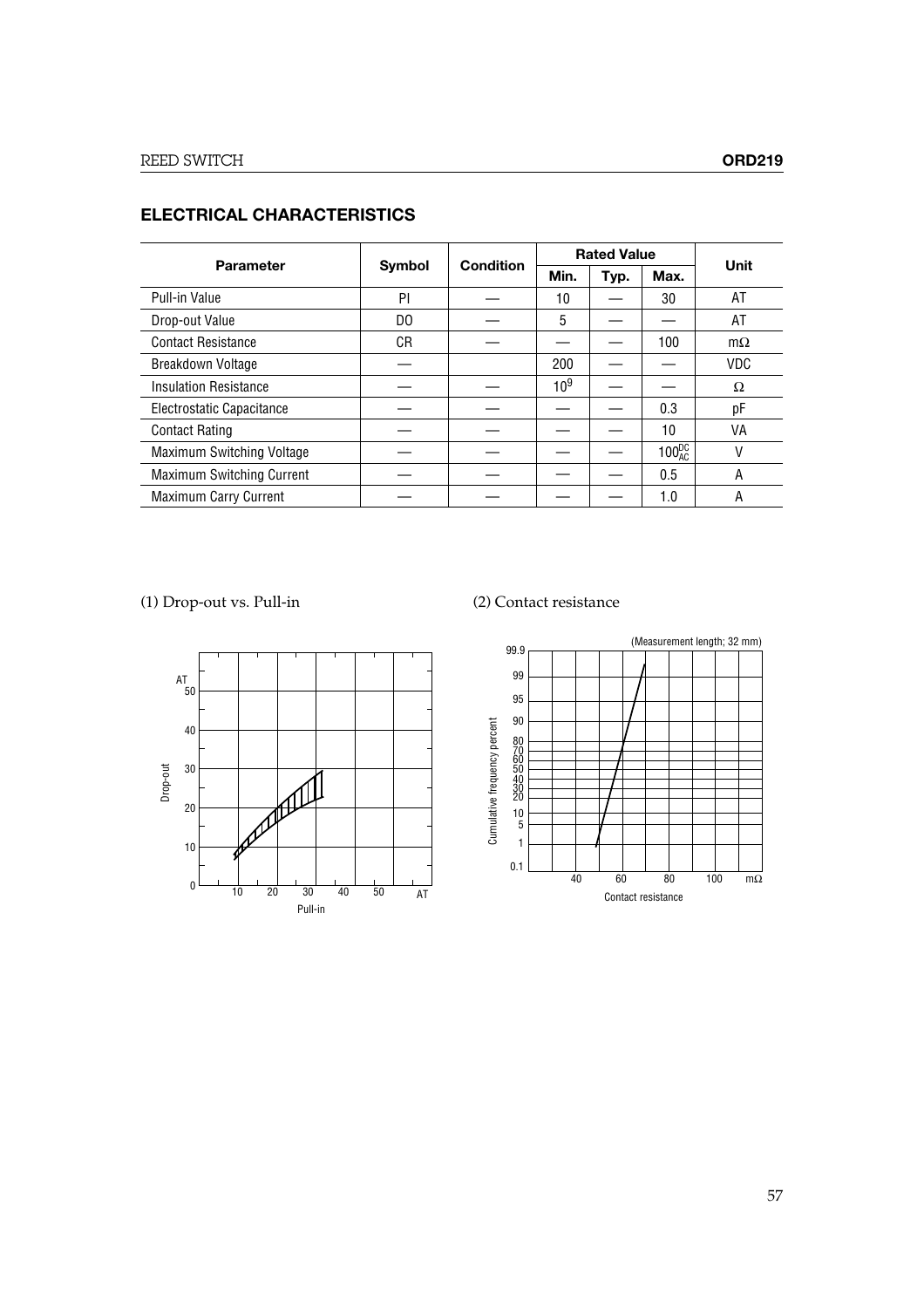

### (3) Breakdown voltage (4) Insulation resistance



### (5) Electrostatic capacitance

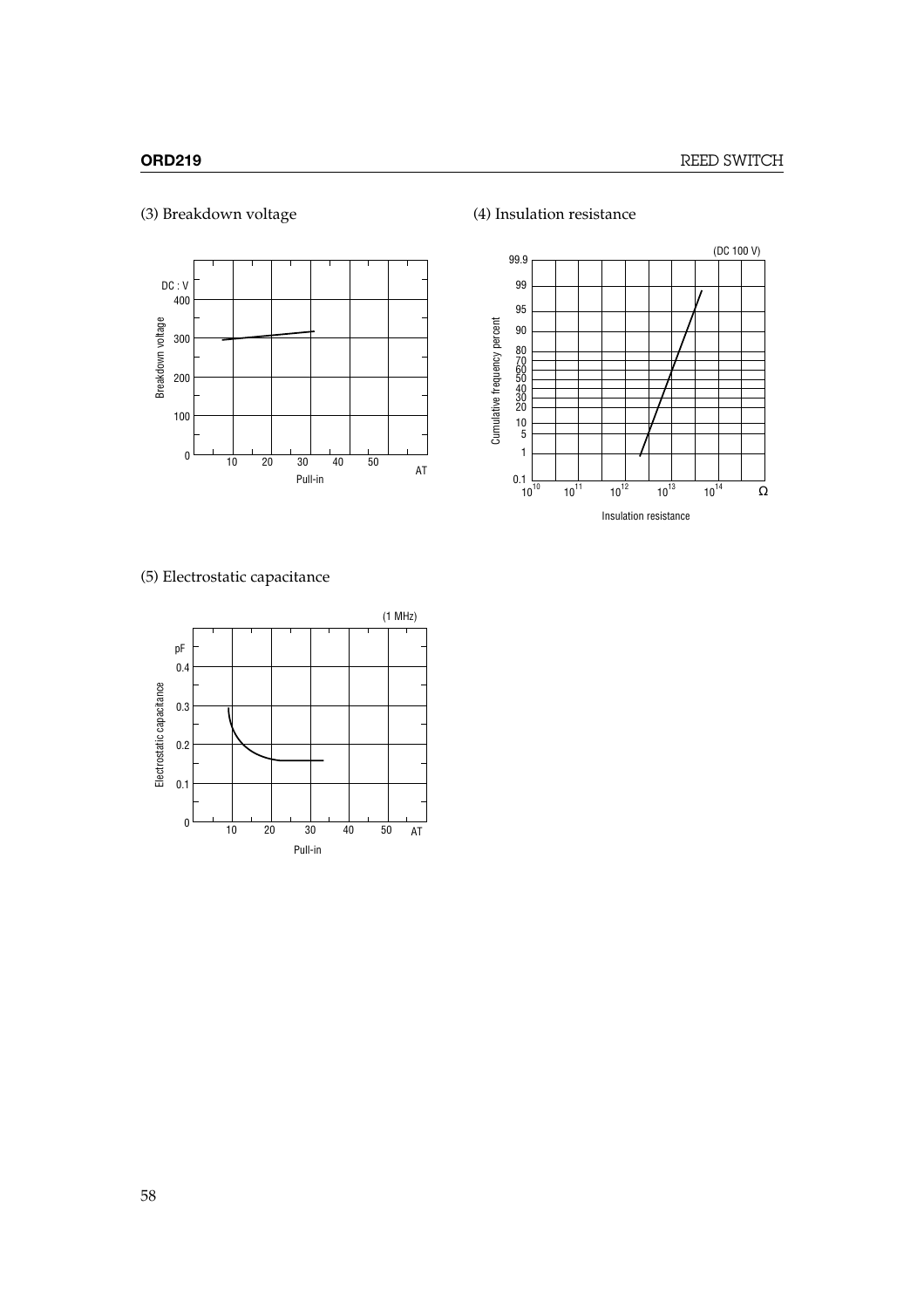#### **OPERATING CHARACTERISTICS**

| <b>Parameter</b>                   |      |      |      |      |
|------------------------------------|------|------|------|------|
|                                    | Min. | Typ. | Max. | Unit |
| Operate Time                       |      |      | 0.4  | ms   |
| <b>Bounce Time</b>                 |      |      | 0.3  | ms   |
| Release Time                       |      |      | 0.05 | ms   |
| <b>Resonant Frequency</b>          | 5500 | 5900 | 6300 | Hz   |
| <b>Maximum Operating Frequency</b> |      |      | 500  | Hz   |

### (1) Operate time (2) Bounce time







(3) Release time (4) Resonant frequency

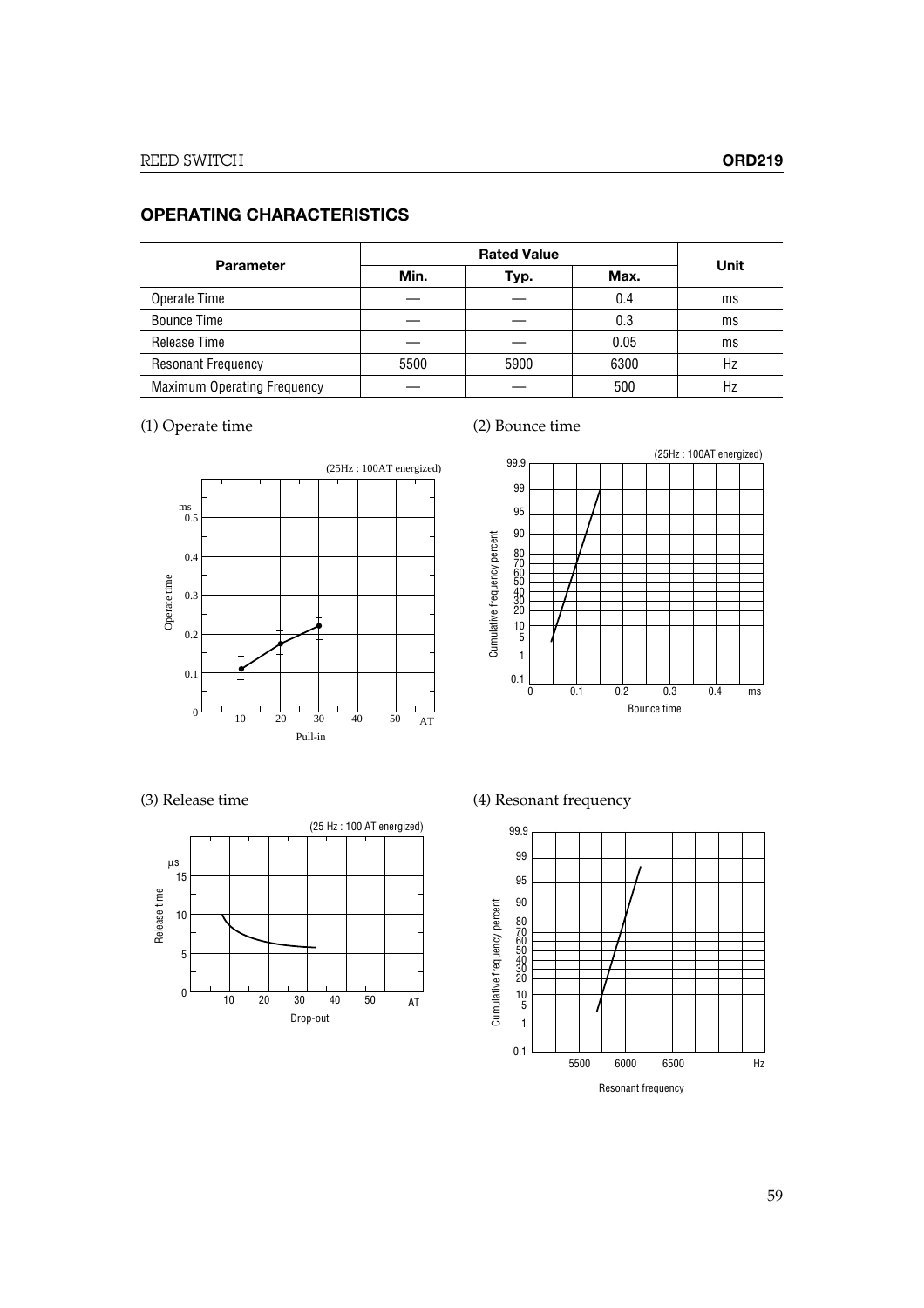#### **MECHANICAL CHARACTERISTICS**







#### **ENVIRONMENTAL CHARACTERISTICS**

(1) Temperature characteristics

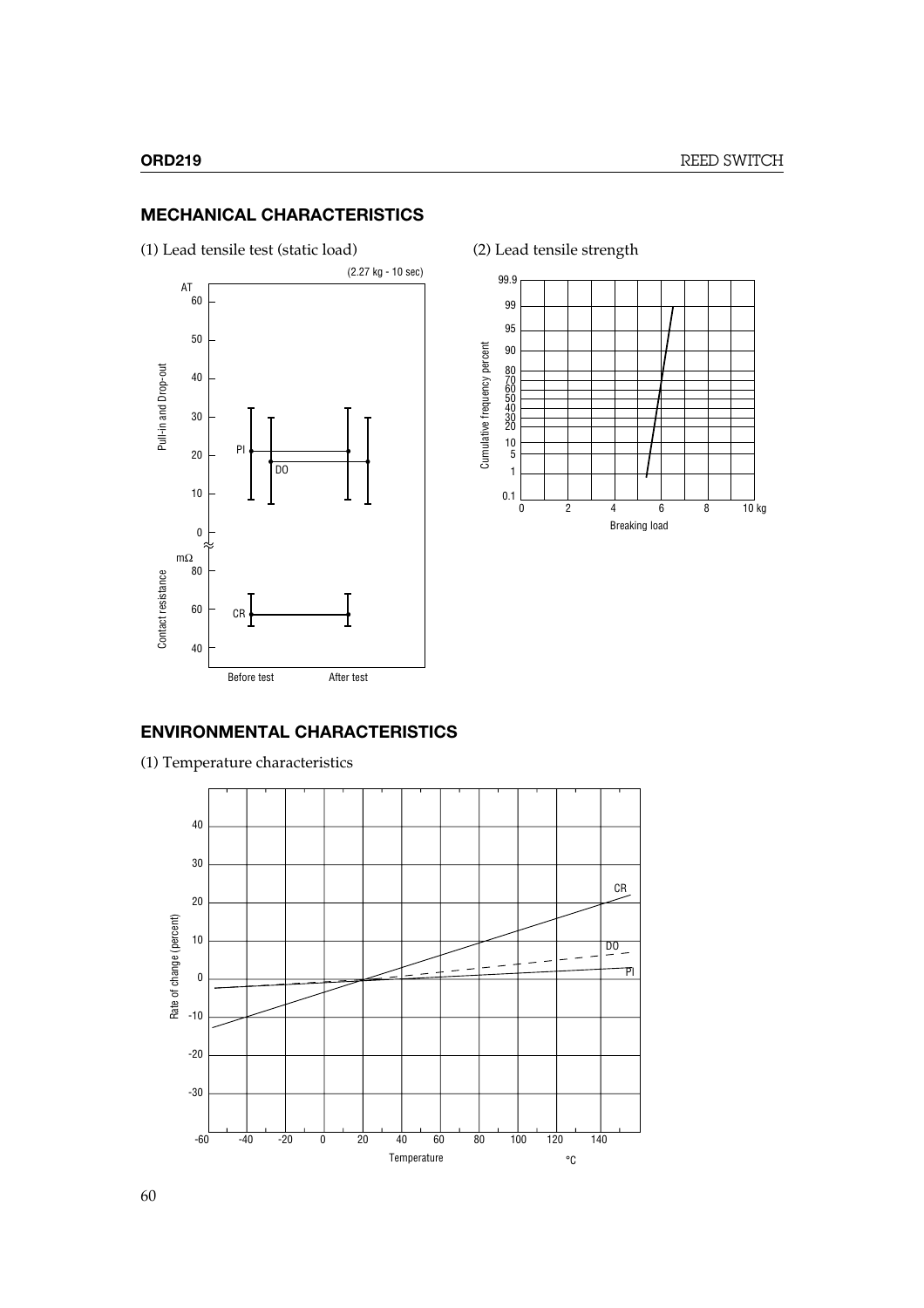

(2) Temperature cycle (3) Temperature and humidity cycle





#### (4) High temperature storage test (5) Low temperature storage test

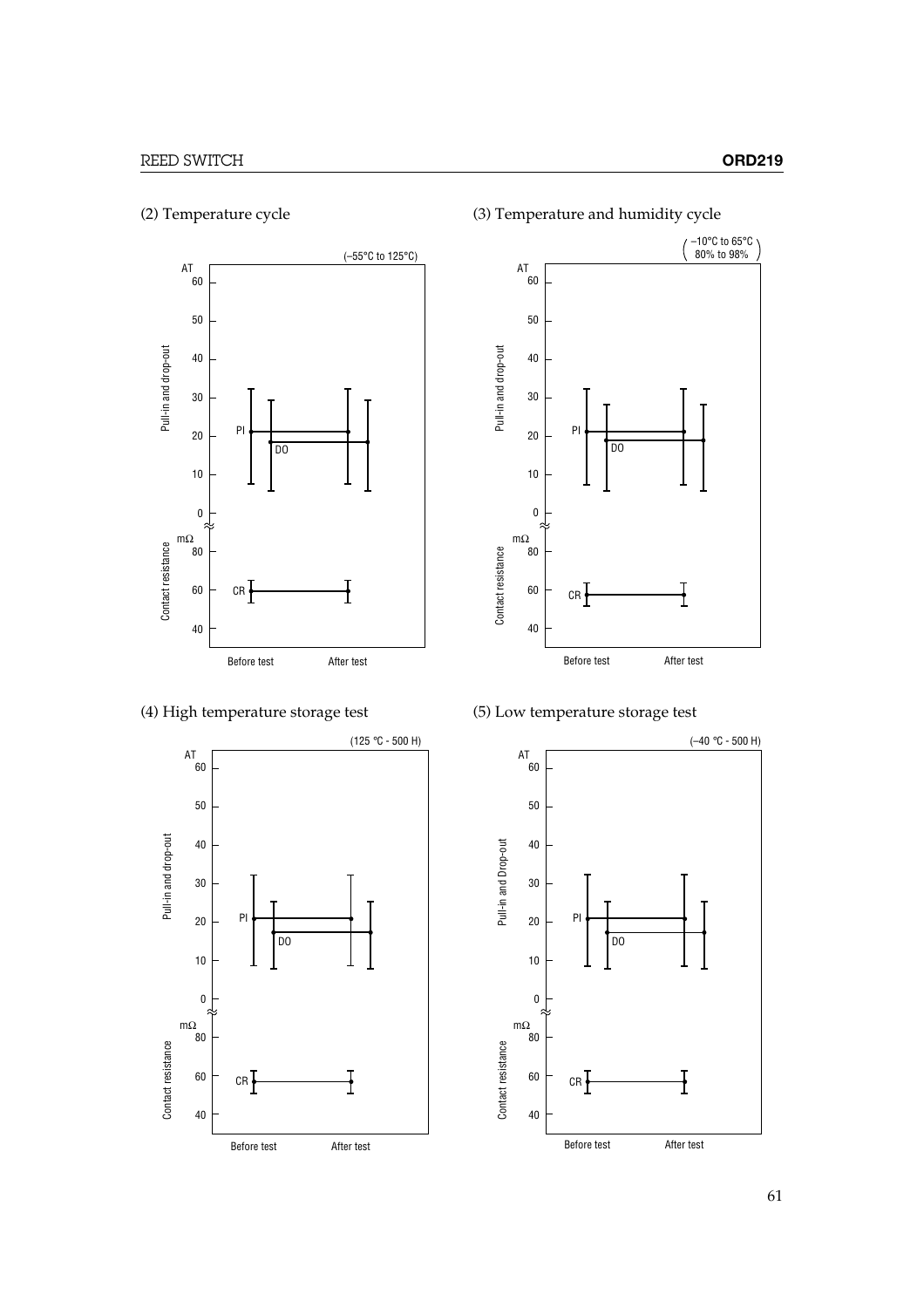





#### (7) Vibration test